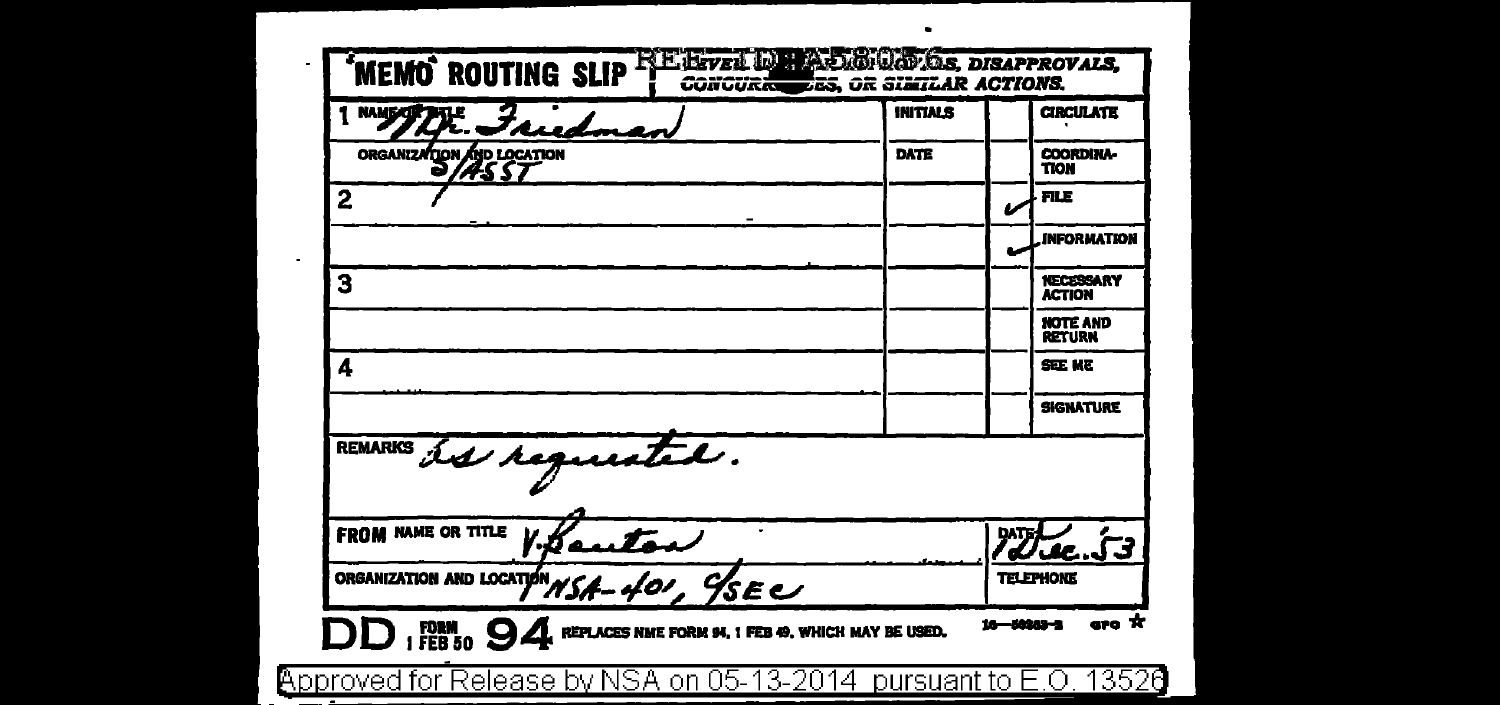



NATIONAL SECURITY AGENCY Washington 25, D. C.

24 November 1953

OFFICE OF COMMUNICATION SECURITY DIRECTIVE NO. 4-120-5

SUBJECT: Guidance on Regrading of RESTRICTED Material

Reference: D/F from AG dated 20 Nov 53, Subj: Presidential Order Affecting Security Classification

#### EFFECTIVE UNTIL RESCINDED OR SUPERSEDED

1. Purpose. - The purpose of this directive is to provide guidance within the Office of Communication Security concerning the regrading of RESTRICTED material for which this Office is responsible. Further guidance will be published as appropriate.

2. General Policy.

a. Effective immediately, the classification WRESTRICTED" shall not be used on any material originated by the Office of Communication Security.

b. Effective 15 December 1953, the statement "Security Information: shall not be used.

- (1) The statement need not be deleted from documents now under preparation if those documents are beyond the mockup stage even though distribution cannot be made prior to 15 December.
- (2) The statement shall not be included on documents which have not passed the mockup stage in preparation.
- c. Publications.
	- (1) Each Division and Group shall make a list of all RESTRICTED publications now in preparation. This list shall be submitted to Analysis & Evaluation Division for review and reclassification. An indication of priority should be made on the list showing those items which are scheduled for production within the naxt two weeks in order that they may receive first attention in review.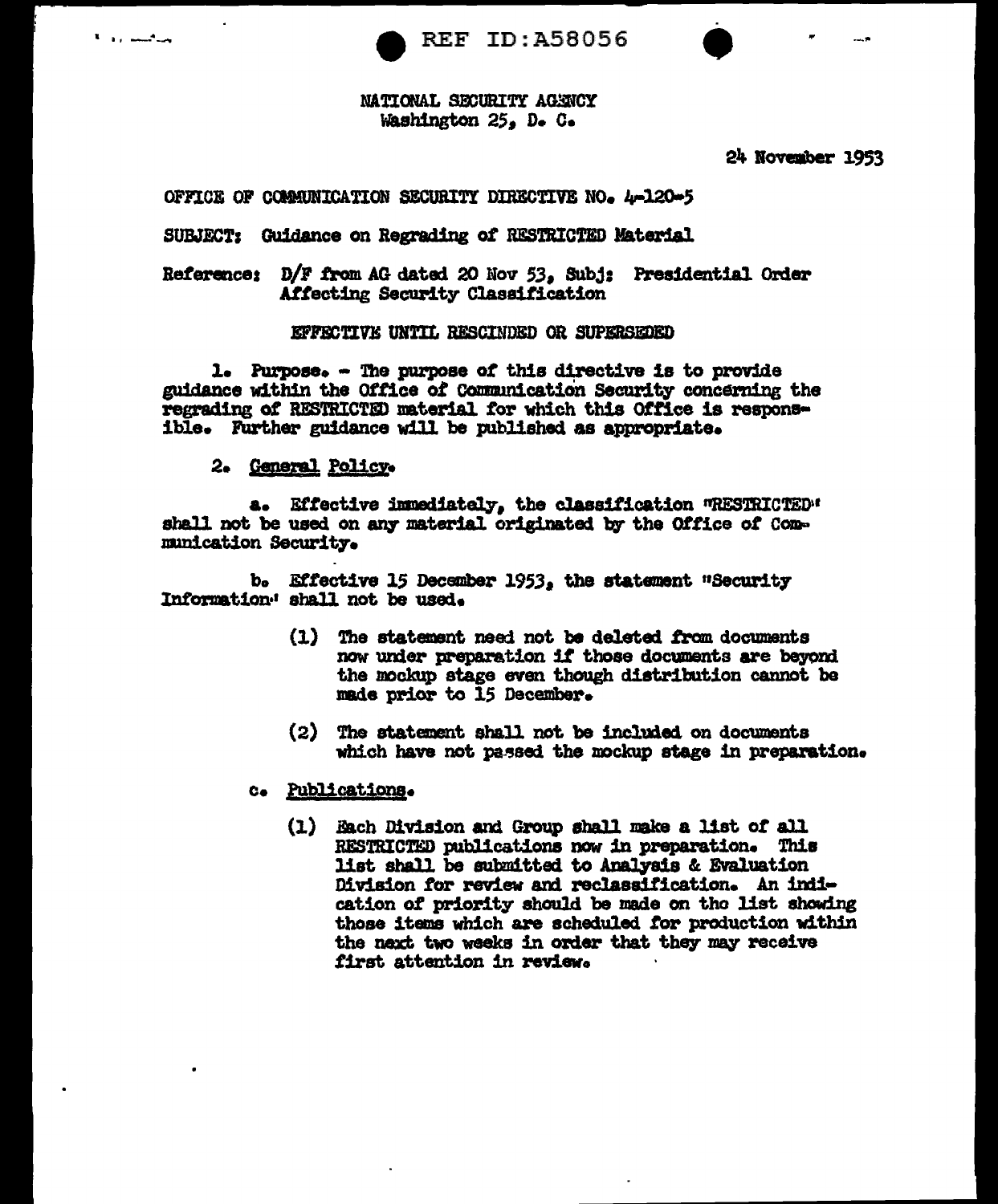



- (2) RESTRICTED publications which have already been completed shall be reviewed by Analysis & Evaluation Division for determination of regrading in accordance with the standards outlined in paragraph 3 below.
- d. Equipment.
	- (1) Analysis & Evaluation Division shall review all RESTRICTED COMSEC equipment and shall determine whether it requires regrading to CONFIDENTIAL or Unclassified. Analysis & Evaluation Division will advise Planning Group as soon as this determination is made in order that appropriate action may be taken in regard to replacement of nameplates. Analysis & Evaluation Division is responsible for promulgation of regrading information to holders pertaining to RESTRICTED equipments and will normally do so via the medium of changes to operating instructions for those equipments.
	- $(2)$  <u>Contracts</u>. Each contract under C/SEC cognizance which involves RESTRICTED equipment, components, parts, etc., shall be subject to individual review by the Planning Group Project Coordinator concerned.
		- (a) The Security Requirements Check List shall be used for this review. The RESTRICTED column in these check lists shall be examined and each RESTRICTED item shall be regraded on the basis of the guide provided in paragraph 3.
		- (b) All doubtful items shall be earmarked as well as items for which a regrading to CONFIDENTIAL will lead to serious contractural difficulties due to the clearances or facilities of the contractor involved.
		- (c) Analysis & Evaluation Division will review the Planning Group decisions giving special attention to earmarked items and performing coordination with Planning Group and other Divisions as necessary during the resolution of each particular case.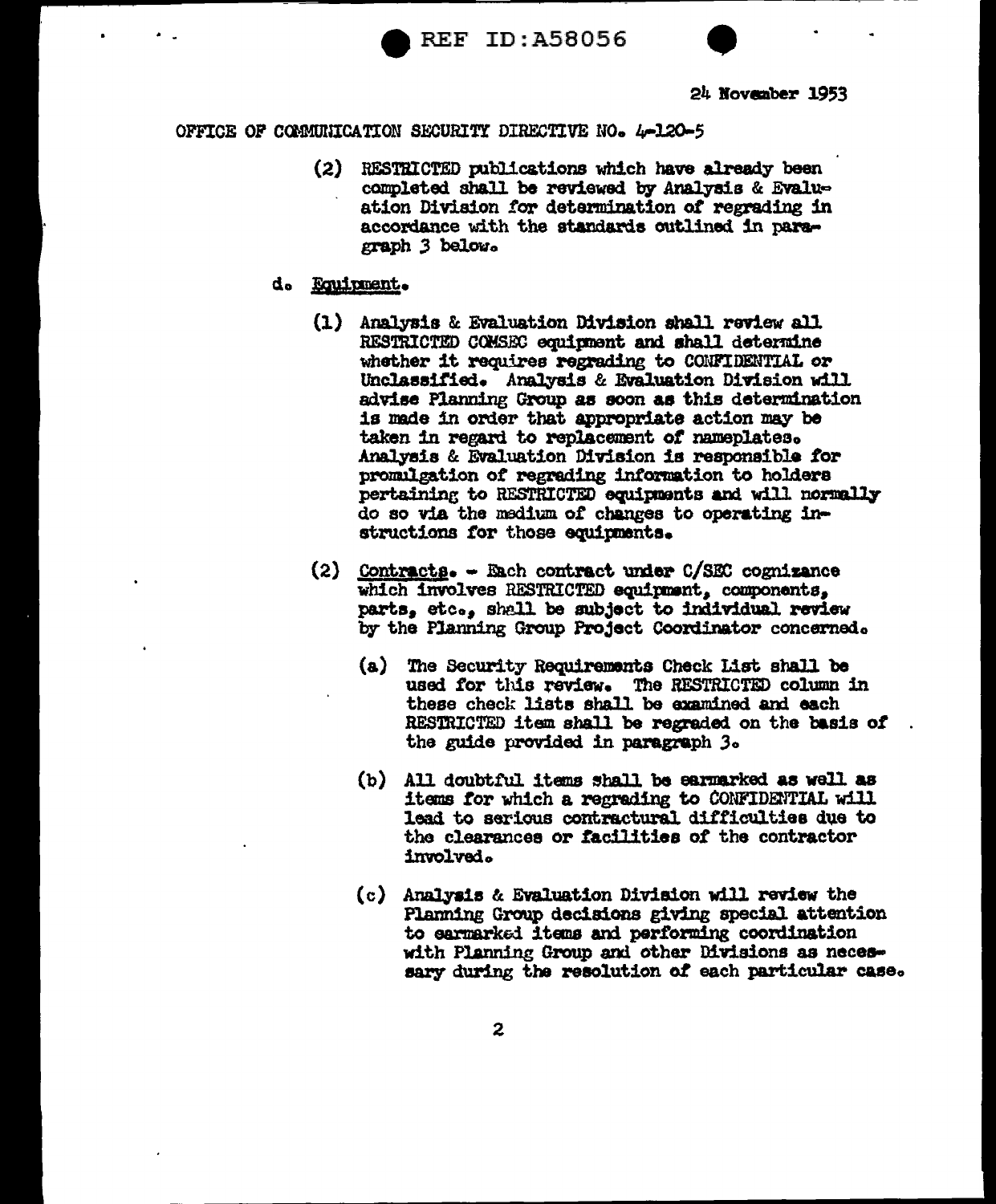**REF ID:A58056** 



### OFFICE OF COMMUNICATION SECURITY DIRECTIVE NO. 4-120-5

(d) As regrading of particular RESTRICTED contracts is completed. Planning Group shall promulgate the information to contractors concerned and shall inform them of their responsibilities to regrade the items concerned and any RESTRICTED correspondence pertaining to those items.

e. Correspondence. - Each Division and Group is responsible for the review of all RESTRICTED correspondence originated by that Division or Group and shall regrade each item either CONFIDENTIAL or Unclassified on the basis of the guide provided in paragraph 3. During the review, the correspondence shall be separated into two categoriesthose which are regraded CONFIDENTIAL and those which are declassified. A listing of each category shall be made. first by common addressees. and chronologically within each common addressee grouping. These lists shall be submitted to the AG. (The AG will collate these lists with those received from other NSA organizations and will promulgate the regrading information.)

f. Messages. - Each Division and Group is responsible for a review of all RESTRICTED messages originated by that Division or Group. The procedure to be followed is similar to that outlined for the handling of RESTRICTED correspondence except that date-time groups are to be used in the chronological listings.

Whenever any message is declassified, the declassification pro-**NOTE:** cedures outlined in AFSAG 1210A and elsewhere are to be followed meticulously.

3. Guide to Regrading. - The basic principle to be followed in regrading RESTRICTED matter pertaining to cryptographic systems is as follows: If the information does pertain directly to cryptographic matters and if a real justification existed for its having been classified originally, the need for protection is not altered and upgrading to CONFIDENTIAL is required unless the original situation has changed. Since the collection of intelligence is expensive and laborious even when only minimum security protection is given to the information sought. justification for declassification cannot be made on the basis of "common knowledge" or possible availability of the information elsewhere. Nor is "contractural expedience" a valid justification for declassification. Declassification may not be made simply because the information is difficult to protect or because its protection heretofore may have been inadequate. Below are listed specific categories of RESTRICTED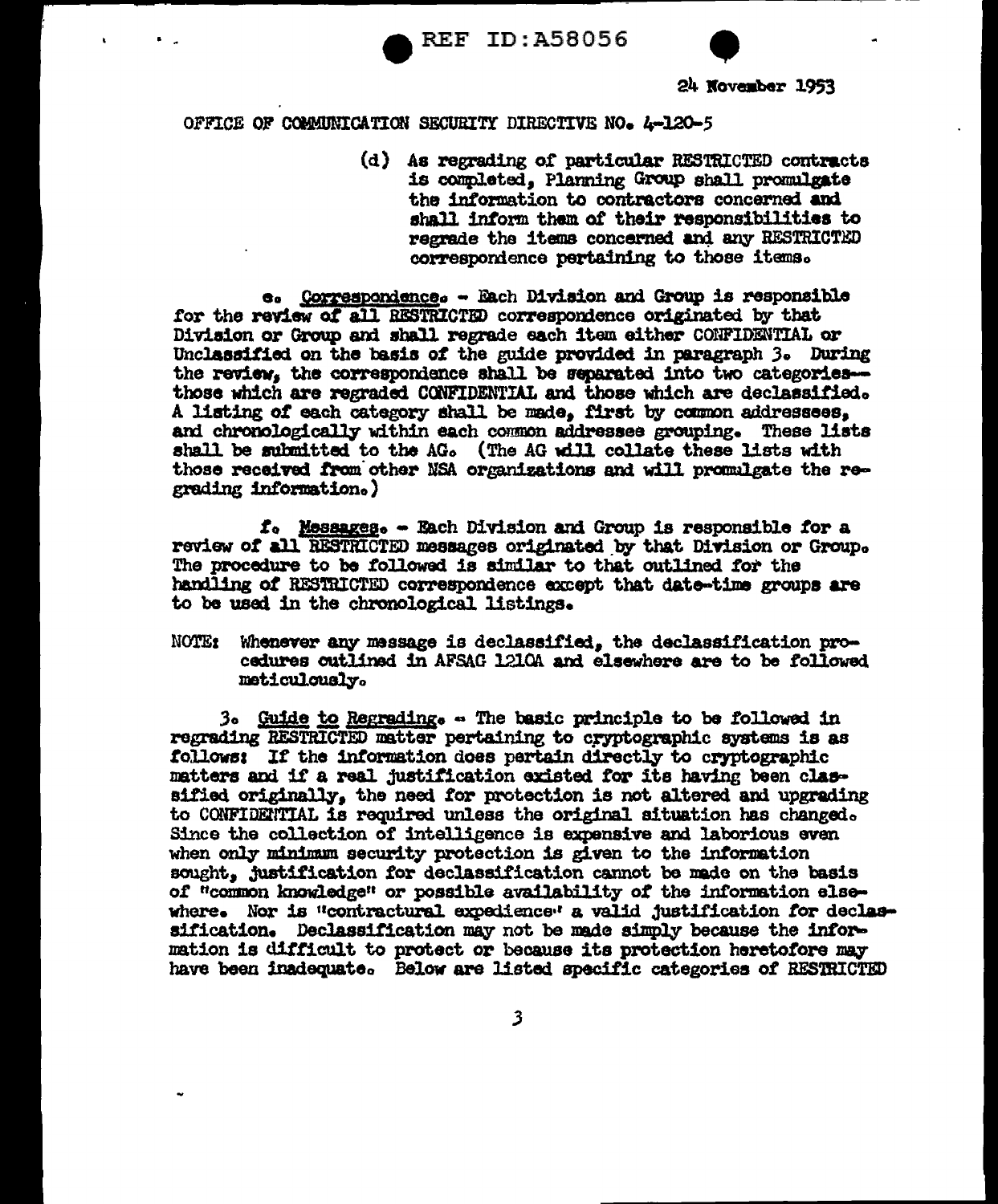

information which require upgrading to CONFIDENTIAL as well as those which may be declassified. It should be noted that all material regraded CONFIDENTIAL immediately becomes subject to the handling requirements for material of that classification. When a RESTRICTED registered item is declassified, it can no longer be registered. If it appears desirable. it may be copy-numbered to facilitate local accounting.

# a. RESTRICTED information requiring upgrading.

- (1) Information which may lead directly to the exploitation of one or more cryptosystems whether current, planned, or in use within the past 5 years. This includes:
	- (a) Any material specifically related to a particular cryptosystem when the relationship is shown in the publication, correspondence, or message being regraded. RESTRICTED components or elements employed in a particular crypto-equipment require upgrading whenever their relationship to the equipment is indicated. Specific cryptoprocedures classified RESTRICTED require upgrading if the equipments or systems employing them are identified.
	- (b) Any material or information which tends to reveal unknown features or principles embodied in cryptosystems.
	- (c) Any information revealing the principle of any specific cryptosystem if the identity of the particular cryptosystem is also revealed.
- (2) Any information pertaining to Communications Intelligence.
- (3) Information of sufficient detail to reveal the C/SEC mission and function of the National Security Agency except in the most general terms.
	- (a) In its broad outlines, the mission of this Agency is considered Unclassified.
	- (b) Whenever any indication of scope is made; e.g., number of personnel, number of equipments, overall cost of programs, details of the relationship between this and other Agencies, organizational charts, etc., a minimum classification of CONFI-DENTIAL is required.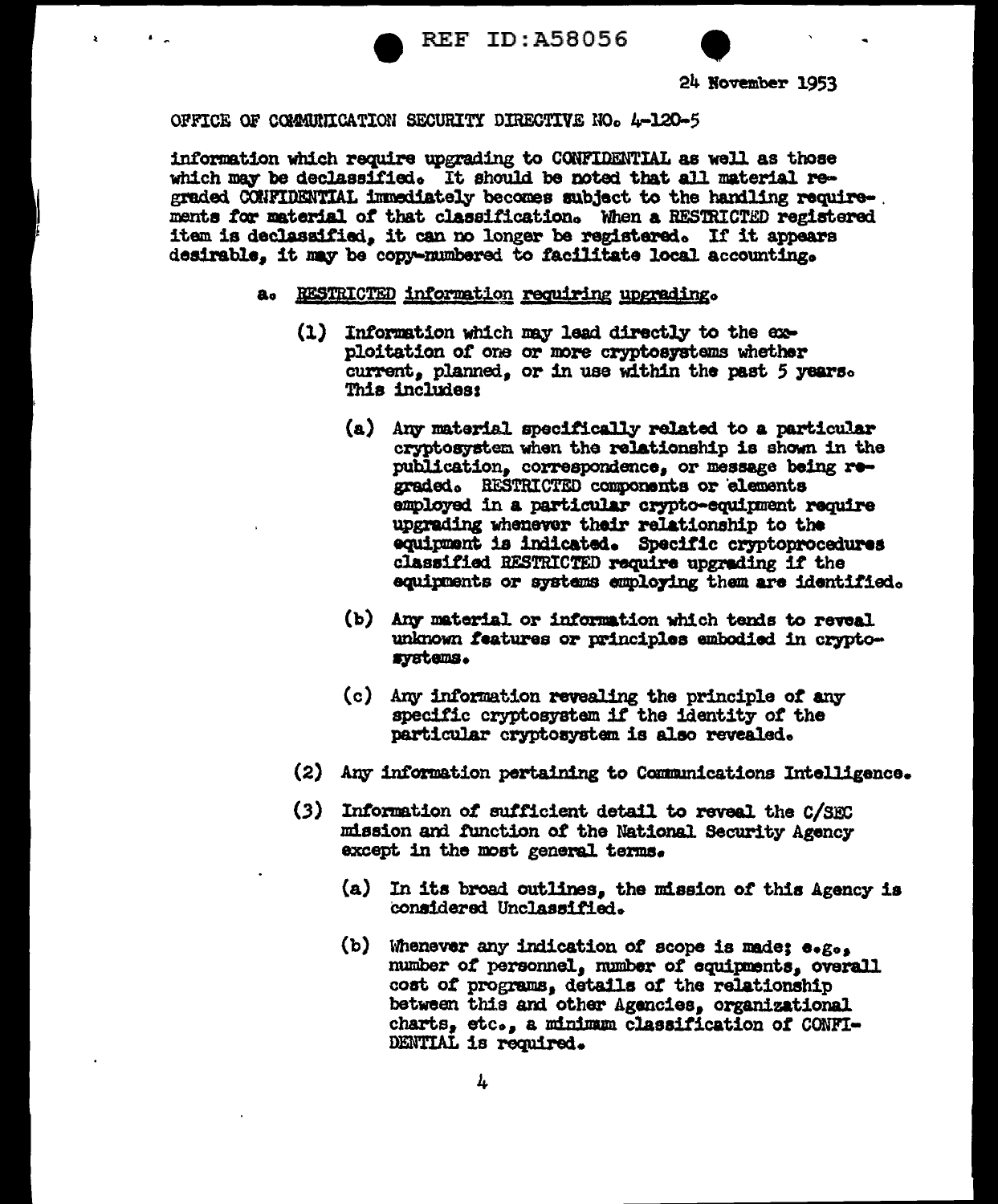

 $\mathcal{L}^{\mathcal{A}}$ 

 $\mathcal{M}^{\text{max}}$ 

- $(4)$  Information of sufficient detail to permit association of mutual holders of particular cryptosystems.
- b. RESTRICTED information which may be declassified:
	- (1) Documents, correspondence, and messages pertaining to abandoned projects.
	- (2) Information pertaining to cryptosystems which have been obsolete or defunct for 5 or more years.
	- (3) Parts lists not identified with particular cryptoequipments.
	- $(4)$  Administrative instructions and procedures.
	- (5) Personnel actions.

The following regradings show examples of implementation of  $c_{\bullet}$ this policy:

- (1) Upgraded to CONFIDENTIAL
	- (a) RESTRICTED lists of cryptoholdings.
	- (b) AFSAM  $7/1$ , AFSAM 499.
	- (c) Operating Instructions for AFSAM 499, for AFSAM 36.
- (2) Downgraded to Unclassified
	- (a) Individual short titles transmitted by any means (unless linked by long title or other means to the material to which they pertain).
	- (b) The Cryptographic Equipment Parts Catalog.
	- (c) RESTRICTED elements of SIGFOY (Converter M-325) and RESTRICTED publications, correspondence, and messages pertaining thereto.
	- $(d)$  AFSAM 100.

4. Any questions regarding implementation of this policy or requests for assistance in its interpretation may be referred to Analysis